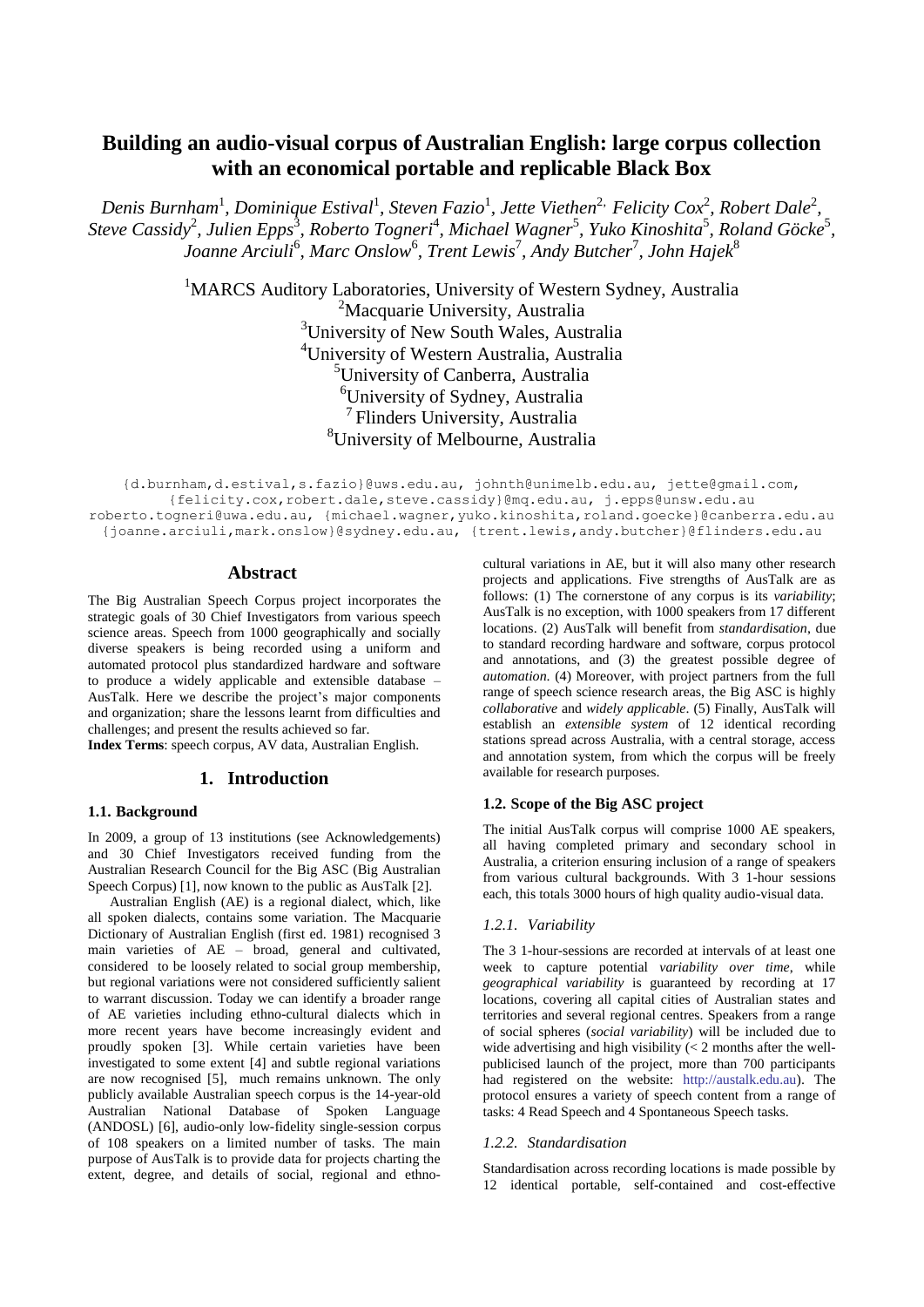recording stations (Black Boxes); the fixed protocol that ensures systematic data collection across locations; and a 2 day central training session for all Research Assistants (RAs) to ensure procedural uniformity across locations.

# *1.2.3. Automation*

Standardisation is maximised by the high degree of automation, mainly provided by the Standard Speech Collection Protocol (SSCP) software which minimises risk of error by either RAs or speakers during recording. The SSCP also automates data acquisition by starting, stopping and synchronising hardware; data quality monitoring and checking; file labelling and data uploading .

# **2. Components of the Big ASC**

# **2.1. Hardware and Equipment: the Black Box**

The Black Box (see Figure 1) is *self-contained* and composed mostly of off-the-shelf elements (except for the tailor-made sync cable & camera mounts) making it *economical* (the stereo cameras are the most expensive items), *transportable*, and easily *replicable*. A complete list of equipment follows.



Figure 1: Black Box

- 1 Mixer Rack Workstation: the 'Black Box' for storing and transporting items; unpacks into 2 tables & computer rack
- 2 Capture Computer: PC for protocol display and recording.
- 3 Audio recording device: M-Audio FastTrack Ultra8R.<br>4 Head worn mic (x2): AudioTechnica AT892c.
- Head worn mic (x2): AudioTechnica AT892c.
- 5 AT8539 Phantom Power/XLR adapter to connect mic.
- 6 Far-Field mic: Shure MX391/O. On table,  $\sim$  60cm from speaker.
- 7 Stereo mics (x2): Behringer C-2. On table, ~60 cm from speaker, to record hands-free voice interaction conditions.
- 8 Stereo Cameras BumbleBee2 (x2). Mounted ~50cm from speaker. Dual bus firewire card.
- 9 Custom -made GPIO to audio Sync Cable: for audio/video synchronisation: camera sends a strobe signal out to the M-Audio DAQ to record a waveform.
- 10 17inch Monitors 4:3 (x2): Dell E170S 17 inch Flat Panel Monitor. To display prompts to speaker and for RA.
- 11 Monitor arm / stand: Atdec Visidec Focus MICRO LCD Single Arm, VF-M. To hold monitor and camera.
- 12 Tripod mount for camera (x3): Manfrotto 700RC2 tripod
- 13 External hard drive: Samsung STORY Station 2TB.
- 14 Light Meter: Lux & Fc Light Meter (DSE).
- 15 Operator Head Phones: KOSS UR-20, for the RA.
- 16 Partition for Map Task: 400x500 3mm black acrylic board
- 17 Pull-up backdrop (x2) to provide uniform background.
- 18 Chairs (x2) to ensure standardisation of video capture.

# **2.2. AusTalk Collection Protocol**

The SSCP guarantees collection of similar data across all the speakers. The Calibration, Yes/No and the first 3 Read Speech tasks are repeated across all 3 sessions, with one Spontaneous Speech task per session ( Session: Interview; Session 2: Retold Story; Session 3: Map Task).

# *2.2.1. Calibration*

Room noise ('no speech') is recorded at the start of each session for 1 min to capture all aspects of noise in the room, e.g., air-conditioning, workstations, plus any external noise. Stereo microphones ensure both additive and reverberant noise behaviours reflecting the room acoustics.

# *2.2.2. Read Speech*

**Digits:** A simple isolated digit task (12 4-digit sequences) is designed for speaker verification applications. Sequences were selected to ensure each of the 10 digits occurs at least once in each serial position, to capture any co-articulatory variations and to provide sufficient acoustic-phonetic variation.

**Individual Words:** In this task speakers read words that are randomly presented via computer screen. The product is citation form productions of 322 words of 3 word types:

- A. 77 monosyllabic words comprising the stressed vowels of
- AE in the standard hVd, hVt, hV, hVl, hVn contexts
- B. 167 words to address specific AE phonetic features

C. 68 polysyllabic words to sample variations in lexical stress Set A will allow carefully controlled acoustic examination of vowel systems across speakers and dialects and is required for socio-phonetic and forensic work on variation in AE. The standard format (used in phonetic vowel studies globally) provides a data set that can be easily and validly compared with other similar data sets. Set B [5] provides added scope for comparing across contexts not represented in the standard format and allows capture of contextually variable realisation of consonants. Set C [7] will allow fine-grained acoustic analyses of stress contrastivity within and across words.

**Sentences:** A set of 58 constructed sentences is designed to elicit connected speech in a standard format. 50 sentences were derived from the phonetically-rich list of the more limited 1995 ANDOSL [6], based on the SCRIBE sentences) to sample all vowels and consonants in a range of connected permutations with varying prosodic characteristics; this will allow direct comparison of various connected speech processes (CSPs) across the Austalk corpus and with previously collected AE speech, including migrant varieties. The remaining 8 sentences were designed to elicit additional processes, e.g., AE diphthongal features which have been used to define AE speaker groups.

**Read Story:** This task has a dual purpose: first to provide a 'launch pad' for a spontaneous narrative, secondly to provide the possibility for comparison between speech styles within and between speakers. The criteria for selection of the text were that it must (1) include a coherent story; (2) be sufficiently complex to produce a re-telling of reasonable length  $($  > 60 s) but not so complex as to challenge memory; (3) be in reasonably informal language; (4) be culturally appropriate. The story is a version of the tried and tested 'Arthur the Rat'[8], a phonetically balanced text that has been Australianised to include more local lexical and grammatical features and important CSPs for AE, and which also samples prosodic parameters, including pausing and breathing.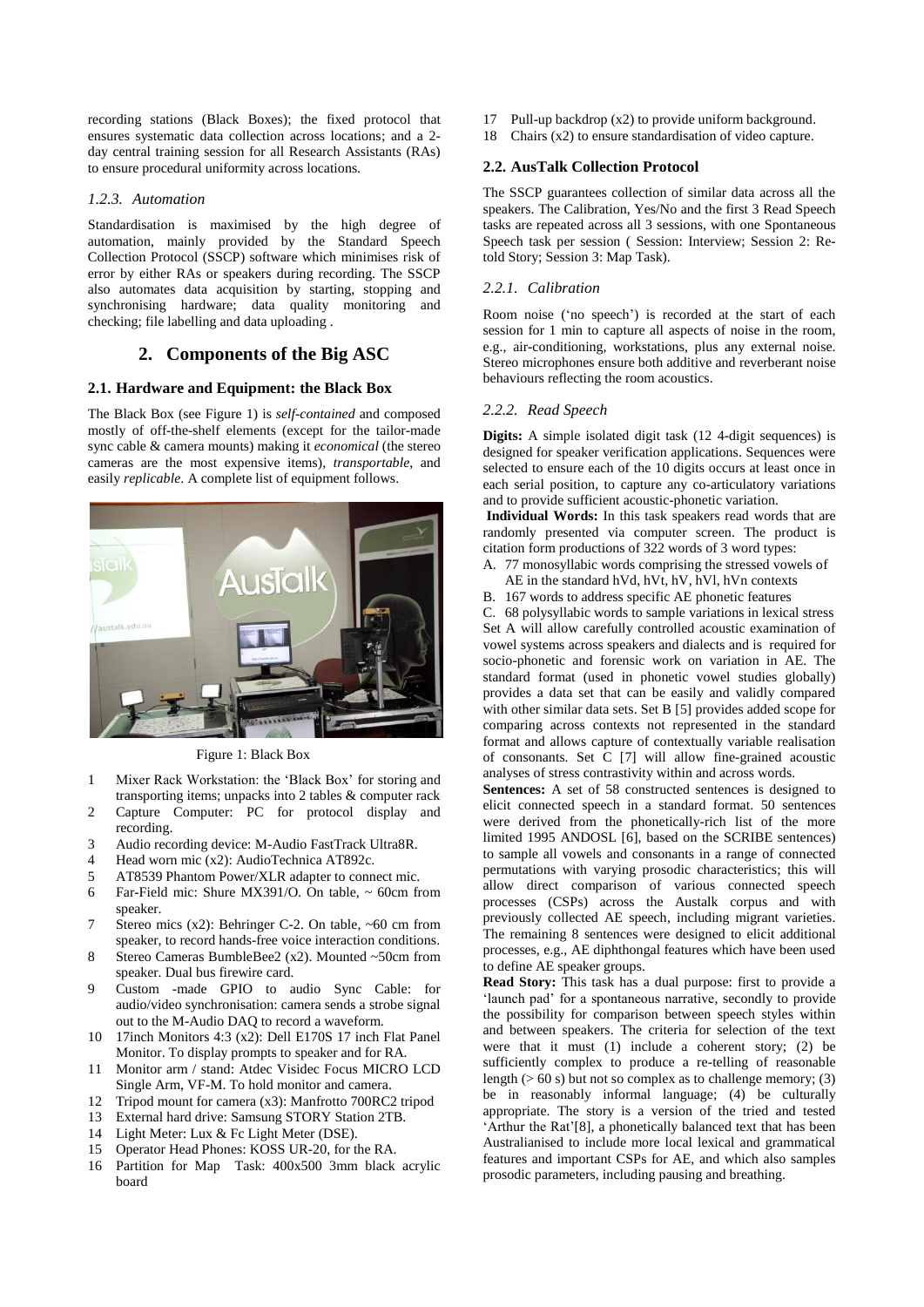#### *2.2.3. Spontaneous Speech*

**Interview:** This captures spontaneous, engaged, narrative talk, i.e. 'story telling' in the vernacular style [9]. While this style of speech is hard to capture in formal interviews, it can be achieved with skilful empathetic interviewers and particular attention to facilitating elicitation conditions. Different topics are suggested for discussion, subject to speakers' preferences.

**Re-told Story:** Speakers are asked to re-tell the 'Arthur the Rat' story they have just read, to allow within- and betweenspeaker speech style comparison. Previous work suggests that for a re-told text, the duration is about 15% shorter than the original, but with a wide range – 45% shorter to 30% longer.

**Map Task:** This is a data gathering game to collect spontaneous speech in a dialogic setting. Each of the 2 participants is given a map of the same environment with a number of landmarks. One map also shows a route that winds between the landmarks from a start to a finish point. The task for the instruction giver (IG) is to describe this route to the other participant (the instruction follower, IF) who must draw the route onto the other map. Landmark discrepancies between the maps (different visual appearance or label, or absence) are designed to encourage IF-IG negotiation. The aims of the AusTalk Map Task are to (1) sample a number of phonological segmental and CSPs in truly spontaneous speech which can be compared to the more formal speaking tasks; and (2) collect a corpus of object descriptions that allows study of various discourse phenomena, e.g., negotiation over reference. Accordingly, the AusTalk maps contain 2 types of landmarks: PHON (labels forcing participants to utter the exact words and CSPs of interest) and REG (depictions of buildings that can be distinguished visually but are not given labels).

**Yes/No:** This component consists of expressions meaning 'Yes' or 'No' and all their variations, useful for forensic applications. The target expressions are elicited from the necessary conversations occurring naturally during the sessions and are recorded in all 3 sessions to capture withinspeaker variability. The Research Assistants use a list of prepared questions at the beginning and end of each session.

### **2.3. Data Storage and Annotation**

Two important goals of the project are to make AusTalk widely available and to allow future contributions, either further data or further annotation. Audio and video data will be stored on a web accessible server, with corpus meta-data and annotations stored in the DADA annotation store [10]. The DADA server can support import/export of annotation data in formats supported by many annotation and analysis tools.

Initial annotation is limited to word segmentation for the Read Speech and to transcription aligned at the phrase or sentence level for Spontaneous Speech. Forced alignment will be used where appropriate to enhance manual annotation. New annotations, e.g. detailed phonetic transcription, can be contributed by project partners or other researchers and integrated into the existing annotation store.

### **3. Variations to the AusTalk Core**

#### **3.1. Australian Aboriginal English**

Australian Aboriginal English (AAE) is spoken by the majority of Australia's almost 0.5 million Aboriginal population. Recordings are to be made in Darwin and Alice Springs, with 24 Aboriginal and 24 non-Aboriginal speakers in each location. There is no intention to exclude Aboriginal English speakers at other centres where it is expected that a small number will also be recorded. The recording of creole varieties and traditional indigenous languages is postponed for a separate future project using appropriate elicitation methods.

#### **3.2. Emotions in speech**

AusTalk is the first large-scale corpus of Australian speech to include a significant component of emotional speech. This component is collected at 1 site (UNSW), where it replaces the Spontaneous Speech Tasks for 36 speakers. In all 3 sessions, they are asked to view a number of separate randomly-ordered blocks of affective pictures from the International Affective Picture System [11] for 30s to induce different arousal patterns. The protocol is identical between sessions, but the pictures differ. Participants are asked to verbalise their thoughts, feelings and memories about each picture, and in the final session are also asked to (1) view and respond to a small number of video clips from well-known TV shows or films (e.g. Bill Cosby or 'Silence of the Lambs'); and (2) relate a time when they felt, e.g., sad, in order to elicit natural conversational speech coloured by real emotional experiences.

# **3.3. Stuttering**

AusTalk will establish the first extensive normative data (16 speakers recorded with the same standard protocol) to guide the treatment of stuttering in Australia. For example, treatment for chronic stuttering sacrifices speech naturalness to some extent in order to control stuttering, but normative data for the usual measures of speech naturalness are not available. Additionally, many normal disfluencies of speech resemble stuttering, and it is not clear what stuttering severity scores are given to normal speakers.

# **4. Difficulties and challenges**

### **4.1. Synchronisation**

Capturing from up to 3 microphones and 2 stereo cameras at the same time poses potential data synchronisation problems, for which we have both hardware and software solutions: the audio devices are hardware synchronized and the 2 stereo cameras are synchronized via the PointGrey MultiSync software. Inspired by [12], the audio and video streams are synchronized via a 'sync' cable directly connecting the main camera to the M-Audio device as an audio input. The output signal (strobe pulse) can be fired for every frame captured by the camera. Thus, we record 4 synchronous 'audio' inputs with the audio device and, by starting the audio recording first, align the audio and video frames with high accuracy during subsequent analysis.

### **4.2. Size of video data: compression**

Audio data can be stored in high quality lossless format with each channel stored individually, as this constitutes a relatively minor storage requirement. On the other hand, storage requirements for the video data are immense: raw data from the stereo camera is 640x480x16 bits per frame and at 48fps over 3 hours equates to ~300GB for one speaker. Multiplied by 1000 speakers, storage becomes infeasible for raw video data. The most straightforward solution would be to compress all video but this would introduce artifacts which cannot be fixed, so data would be lost forever. Thus we plan to:

- 1. Store strategic corpus components in full raw format.
- 2. Store the cropped face region (30-50% of the video frame)
- 3. Apply feature extraction algorithms (PointGrey depth map, Active Appearance Models, etc) to the raw data.